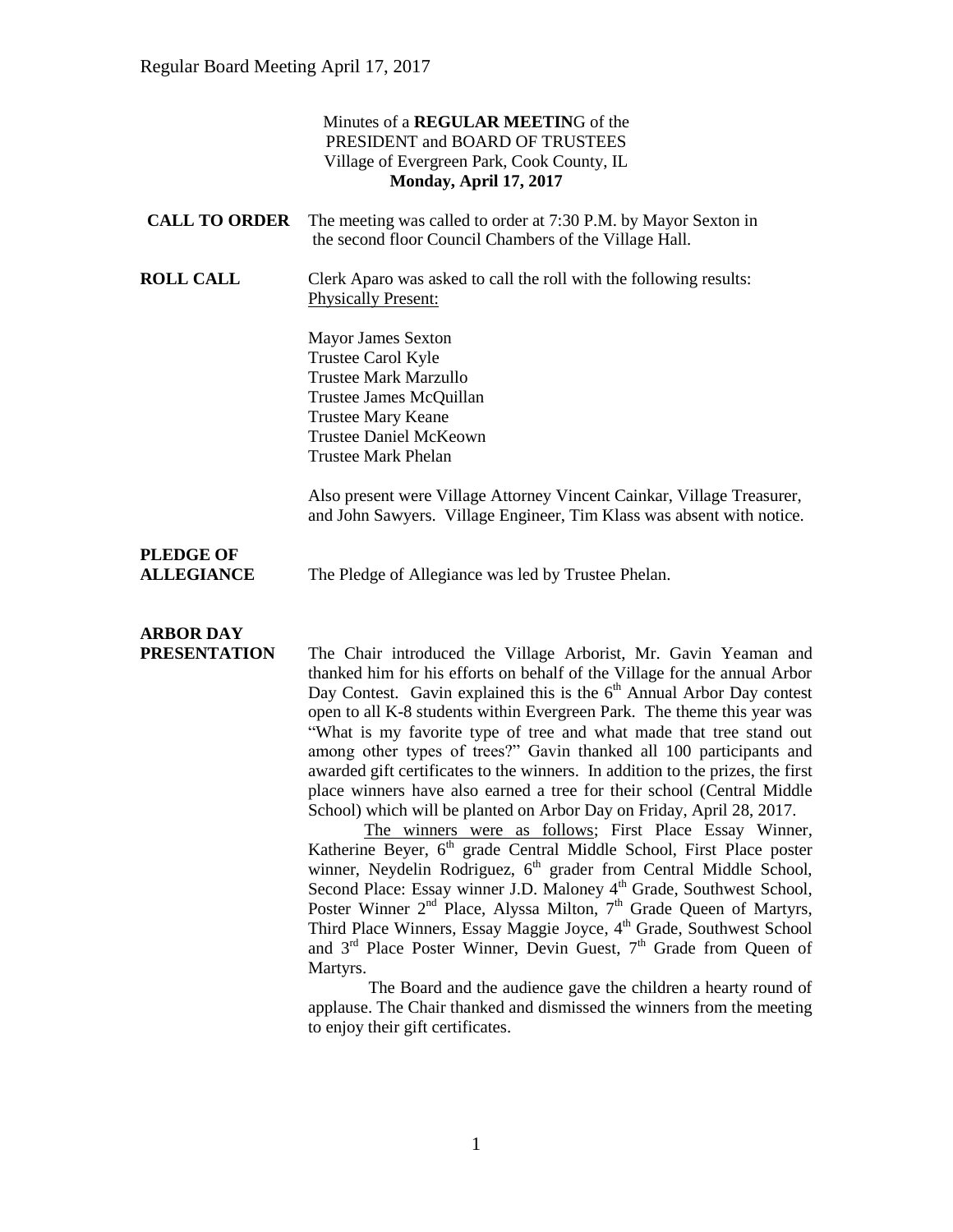# **OPEN PUBLIC**

**FORUM** The Chair made the following announcements:

- 1. Congratulations to Father Clements on his  $60<sup>th</sup>$  Anniversary in Catholic ministry.
- 2. Nicor gas service will be out to begin meter replacement program.
- 3. There will be a Public Hearing on May 1, 2017 at 7:30 p.m. with the Village Board acting as a Zoning Committee to consider an application requesting a special use for Outdoor Seating Accessory to Permitted Eating Places in the Evergreen Park Plaza Development.
- 4. EP Recreation Department Summer 2017 books are available online or in hard copy at the Village Hall, Community Center and the EP Library.
- 5. The performance of Barefoot in the Park open on Friday, April 21, 2017 at 8:00 p.m. and Saturday, April 22, at 7:00 p.m. and a Sunday April 23, 2017 matinee at 3:00 p.m.
- 6. Animal license renewal forms have been mailed. Licenses are due on or before June 1, 2017.
- 7. The Driving Range at the 50 acre park is open. Check the Village website for spring hours.
- 8. The EP Environmental Commission is hosting "Yoga in the Park" on Sunday, April 23 at 9:00 a.m. and a textile recycling event from noon to 2:00 p.m. on Saturday, April 29, 2017 at the North Pavilion of Yukich Fields. Everyone is encouraged to drop off items.
- 9. Evergreen Park Senior Citizens Council will hold its' annual Memories to Go-Village Wide Garage Sale on Saturday, May 6, 2017 from 9 am – 2 pm at Yukich Field. Applications are available in the Village Hall and the Community Center and on the Village web [www.evergreenpark](http://www.evergreenpark-ill.com/)[ill.com](http://www.evergreenpark-ill.com/)
- 10. EP Farmer's Market begins May 4, 2017 from 7:00 a.m. to 1 p.m. and continues every Thursday through October 2017 at Yukich Fields.

## **OPEN PUBLIC**

**AUDIENCE** Trustee Kyle questioned the project for the Nicor meters /the cost and is it mandatory? Mr. Lorenz answered the work will be done by the same company that did our Water meters upgrade it is mandatory and at no charge to the resident. A brief discussion took place with audience and Board members as to the timing and cost of the project. Also discussed was how the homeowner can verify the actual reading prior to the new installation.

> Mr. Clarence Nowicki, 9100 Block of Albany questioned plans for the vacant property located at 91<sup>st</sup> & Kedzie. The Chair answered the Village has an interested party in the old monument building and the vacant gas station.

> Mrs. Helen Cuprisin, 9200 Block of Homan, questioned why the Street Department still grades the alley when the process creates puddles and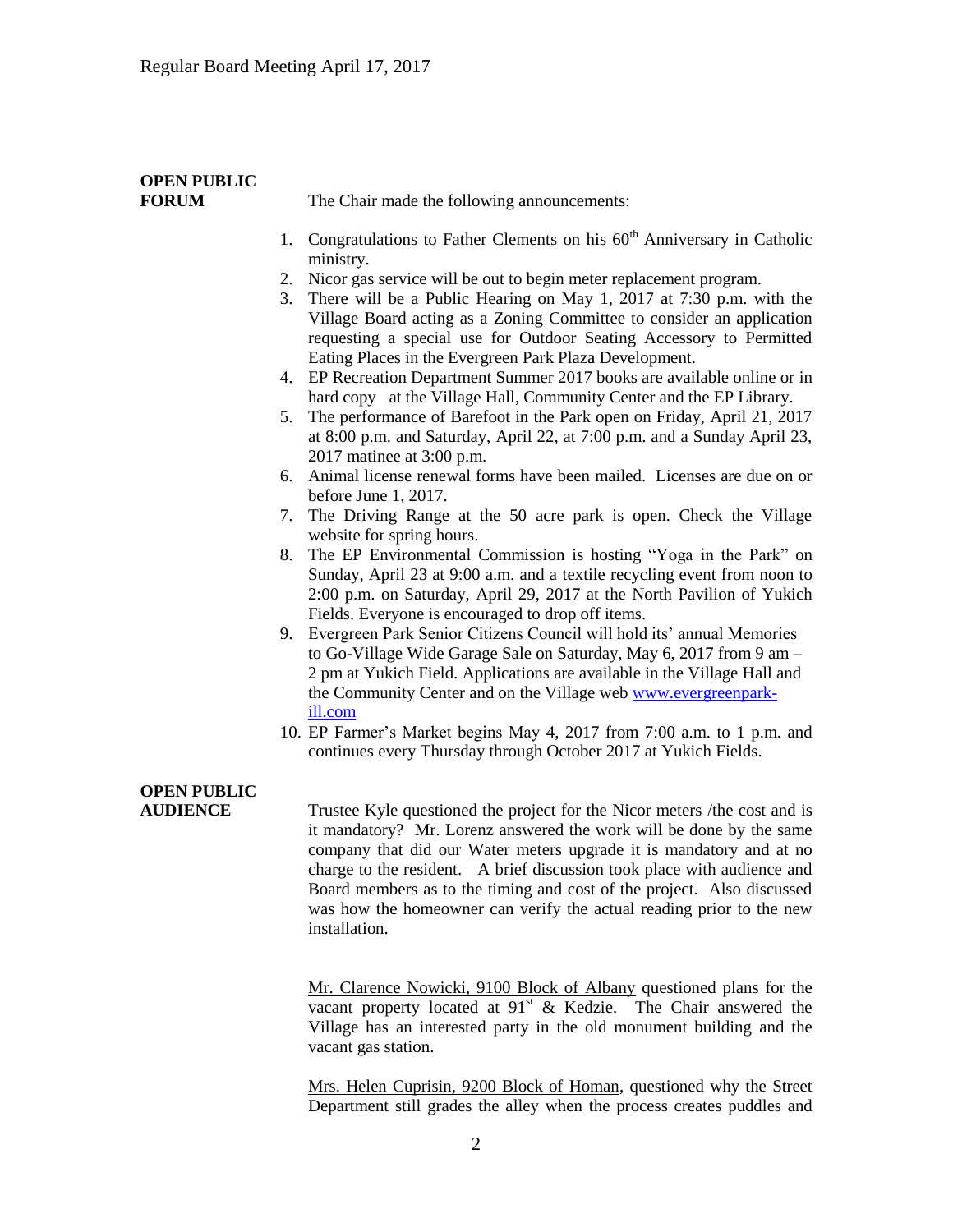causes water to overflow and flood adjacent yards. A brief discussion took place regarding the negative effects of the chopped asphalt previously used to level/ grades the alleys. Gavin Yeaman explained the exposure to heat causes the asphalt to bind and it becomes a hardened mass that does not allow water flow.

**AGENDA** Motion by Trustee Phelan second by Trustee Kyle to waive the reading of the minutes of the April 3, 2017 Regular Board Meeting of the President and Board of Trustees as presented and passed by unanimous voice vote and so ordered by the Chair.

## **RESOLUTION**

**REGULAR** 

**NO. 12-2017** Motion by Trustee McKeown second by Trustee McQuillan, to approve **Resolution NO. 12-2017** with expenditures of the General Corporate Fund of \$287,314.01 and the Water Management Fund in the amount of \$ 195,979.70 and the Self Insurance Fund \$ 8,402.33 and the Street Bond Fund, \$ 30,000.00 for a total of \$ 521,696.04. Upon roll call, voting YES: Trustees Kyle, Marzullo, McQuillan, Keane, McKeown and Phelan; voting NO: NONE. The motion was passed and so ordered by the Chair.

#### **TREASURER'S**

**REPORT** Motion by Trustee Marzullo second by Trustee McKeown to approve the Village Treasurer's report for **March 2017** for information and file in the amount of \$ 6,464,289.73 in the General Fund and \$ 3,775,293.27 in the Sewer and Water Fund. The motion was passed by unanimous voice vote and so ordered by the Chair.

#### **BUSINESS CERTIFICATES** NONE.

#### **ORDINANCE**

**NO. 10-2017** Motion by Trustee Phelan second by Trustee Kyle to approve **ORDINANCE NO. 10-2017, "AN ORDINANCE AMENDING CHAPTER 11, LICENSES, TAXATION AND MISCELLANEOUS BUSINESS REGULATIONS, BY ADDING ARTICLE XVII, DEADLY WEAPONS DEALERS, TO THE EVERGREEN PARK MUNICIPAL CODE."** The Attorney explained this would prohibit people from using their federal weapons license to sell weapons out of their homes. Upon roll call, voting YES: Trustees Marzullo, McQuillan, Keane, McKeown, Phelan and Kyle; voting NO: NONE. The motion was passed and so ordered by the Chair.

#### **ORDINANCE**

**NO. 11-2017** Motion by Trustee Marzullo second by Trustee McQuillan to approve **ORDINANCE NO. 11-2017, "AN ORDINANCE AMENDING CHAPTER 11, LICENSES, TAXATION AND MISCELLANEIOUS BUSINESS REGULATIONS, BY ADDING ARTICLE XVIII, INVALIDITY OF CONFLICTING ORDINANCES, TO THE EVERGREEN PARK MUNICIPAL CODE."** The Chair noted this supersedes the Cook County ordinance and does not force local businesses to give sick time and pay a \$15.00 minimum wage rate. The Chair added it should be left to the business owners not to the Village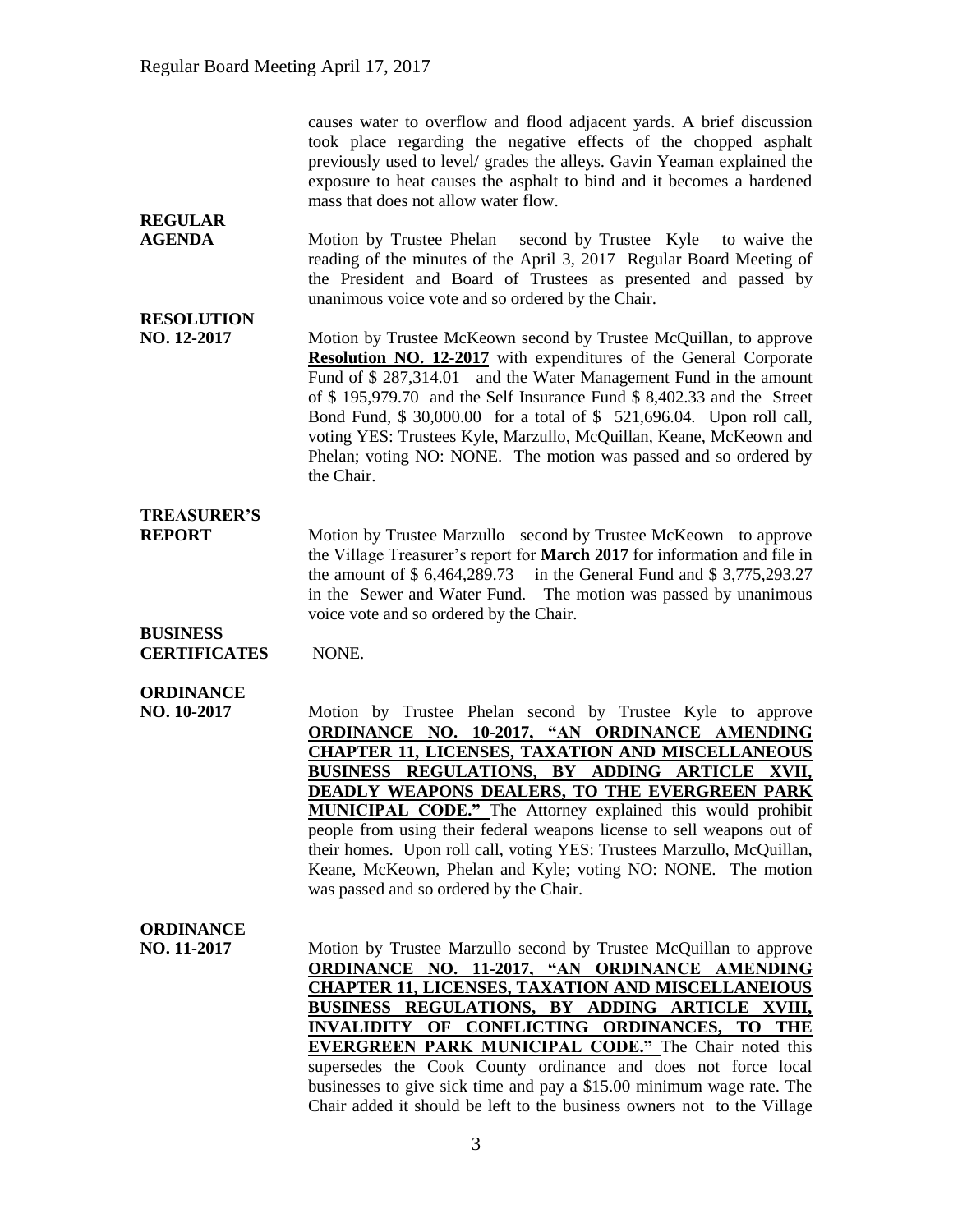nor to the County to set business practices. Upon roll call, voting YES: Trustees McQuillan, Keane, McKeown, Phelan, Kyle and Marzullo; voting NO: NONE. The motion was passed and so ordered by the Chair.

#### **RESOLUTION**

**NO. 6-2017** Motion by Trustee McKeown second by Trustee McQuillan to approve **RESOLUTION NO. 6-2017 "A RESOLUTION ENDORSING THE GREENEST REGION COMPACT 2 PROPOSED BY THE METROPOLITAN MAYOR'S CAUCUS."** Upon roll call, voting YES: Trustees McKeown, Phelan, Kyle, Marzullo, McQuillan and Keane; voting NO: NONE. The motion was passed and so ordered by the Chair.

**MUNICIPAL**

**CLERK'S** Motion by Trustee Phelan second by Trustee Kyle to adopt the proclamation for "*Municipal Clerks Week in Evergreen Park May 7, - May 13, 2017."* The Chair thanked Village Clerk Aparo for her continued dedication to the Village. The motion was passed by unanimous voice vote and so ordered by the Chair.

#### **ARBOR DAY**

**PROCLAMATION** Motion by Trustee Kyle second by Trustee Marzullo to adopt proclamation, *"Proclaiming April 28, 2017 as Arbor Day in the Village of Evergreen Park, Illinois."* The motion was passed by unanimous voice vote and so ordered by the Chair.

#### **EMS WEEK**

**PROCLAMATION** Motion by Trustee McKeown second by Trustee Keane to approve the request from Fire Chief Kleinhaus to proclaim **the week of May 21-27, 2017 as "Emergency Medical Services Week in Evergreen Park, Illinois."** The motion was passed by unanimous voice vote and so ordered by the Chair.

#### **GIRLS SOFTBALL**

**PARADE** Motion by Trustee Kyle second by Trustee McKeown to allow the Chair to negotiate the parade time for Girls' Softball for the 2017 Season. This request is to close  $91<sup>st</sup>$  Street from 6:00 pm to 7:00 pm on Friday, May 12, 2017**.** Upon roll call, voting YES: Trustees McKeown, Phelan, Kyle, Marzullo, McQuillan and Keane; voting NO: NONE. The motion was passed and so ordered by the Chair.

## **EPCHS HOMECOMING**

**PARADE** Motion by Trustee Kyle second by Trustee McKeown to approve the request from Evergreen Park High School to hold their annual Homecoming Parade on Friday, September 22, 2017. Upon roll call, voting YES: Trustees Phelan, Kyle, Marzullo, McQuillan, Keane and McKeown; voting NO: NONE. The motion was passed and so ordered by the Chair.

#### **ENGINEER'S REPORT** Engineer Klass was absent.